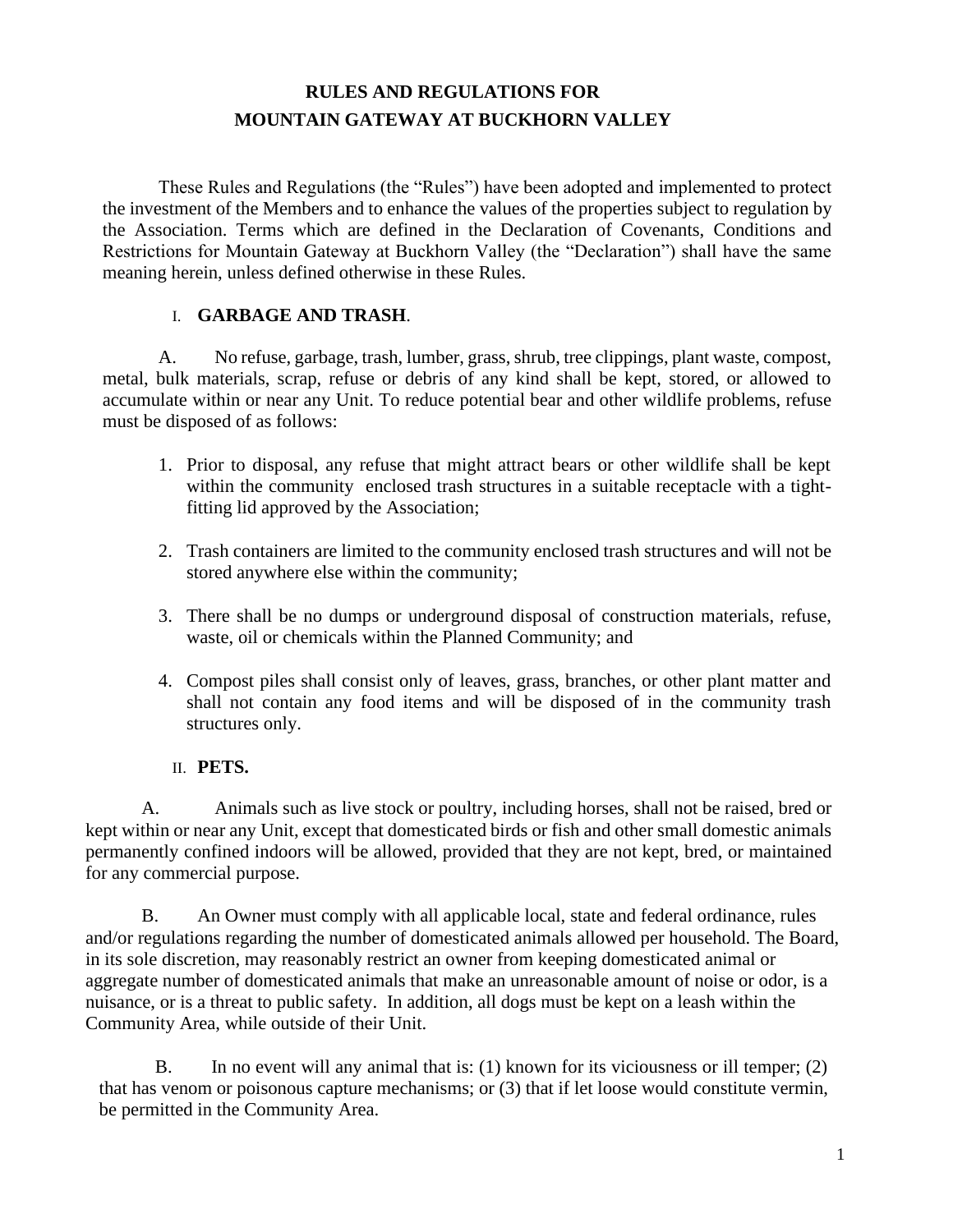The Board reserves the right, in its sole and absolute discretion, to make a determination that any particular animal is too dangerous to be allowed in the Community Area. No animal of any kind shall be permitted which in the sole opinion of the Board makes an unreasonable amount of noise or odor, is a nuisance, or is a threat to public safety.

C. Pet owners shall clean up after their pet(s) and dispose of any bodily wastes in suitable containers. Pets shall not be allowed to damage grass, shrubs, trees or any other portion of the Association Properties. Expenses and costs resulting from damage to shrubs, trees or Association Properties will be the responsibility of the Owner of the Unit at which the responsible pet is kept.

D. Pets, including dogs and cats, shall not be allowed to roam unrestrained in the Community Area, or outside the Owner's Unit.

E. Pets shall not be chained or tethered outdoors, unattended, so as to become an annoyance or nuisance to others from barking or such other cause.

F. Pets shall not be fed outside.

G. Animals must be licensed and leashed as required by law.

H. The feeding, baiting, salting, or other means of attracting wildlife is prohibited.

I. All household pets shall be controlled by their Owner and shall not be allowed outside of the Owner's Unit except when properly leashed and accompanied by the pet Owner or such Owner's representative.

J. Each Owner of a household pet shall be financially responsible and liable for any damage caused by said household pet, and shall be responsible for all costs incurred by the Association or its agent as result of noncompliance with these animal and pet regulations. Pets should not relieve themselves on irrigated landscaped areas within the community.

K. Dogs shall not be allowed to chase or molest persons or their property, wildlife or domestic animals.

L. Dogs shall not be allowed to bark continuously, which shall be defined as barking for a fifteen (15) minute period, including successive barks or a series of barks which repeat or resume following a brief or temporary cessation.

M. Any violation of the Declaration or of these Rules and Regulations concerning pets, shall subject an Owner to the rights and remedies allowed or provided the Association in the Declaration, and shall also subject the Owner to a reasonable fine assessment imposed by the Association, after notice and a hearing, as follows:

- 1. First offense/violation: Written notice warning letter to pet owner and/or Owner.
- 2. Second offense/violation: A one-hundred-dollar (\$100.00) fine may be assessed against the Owner.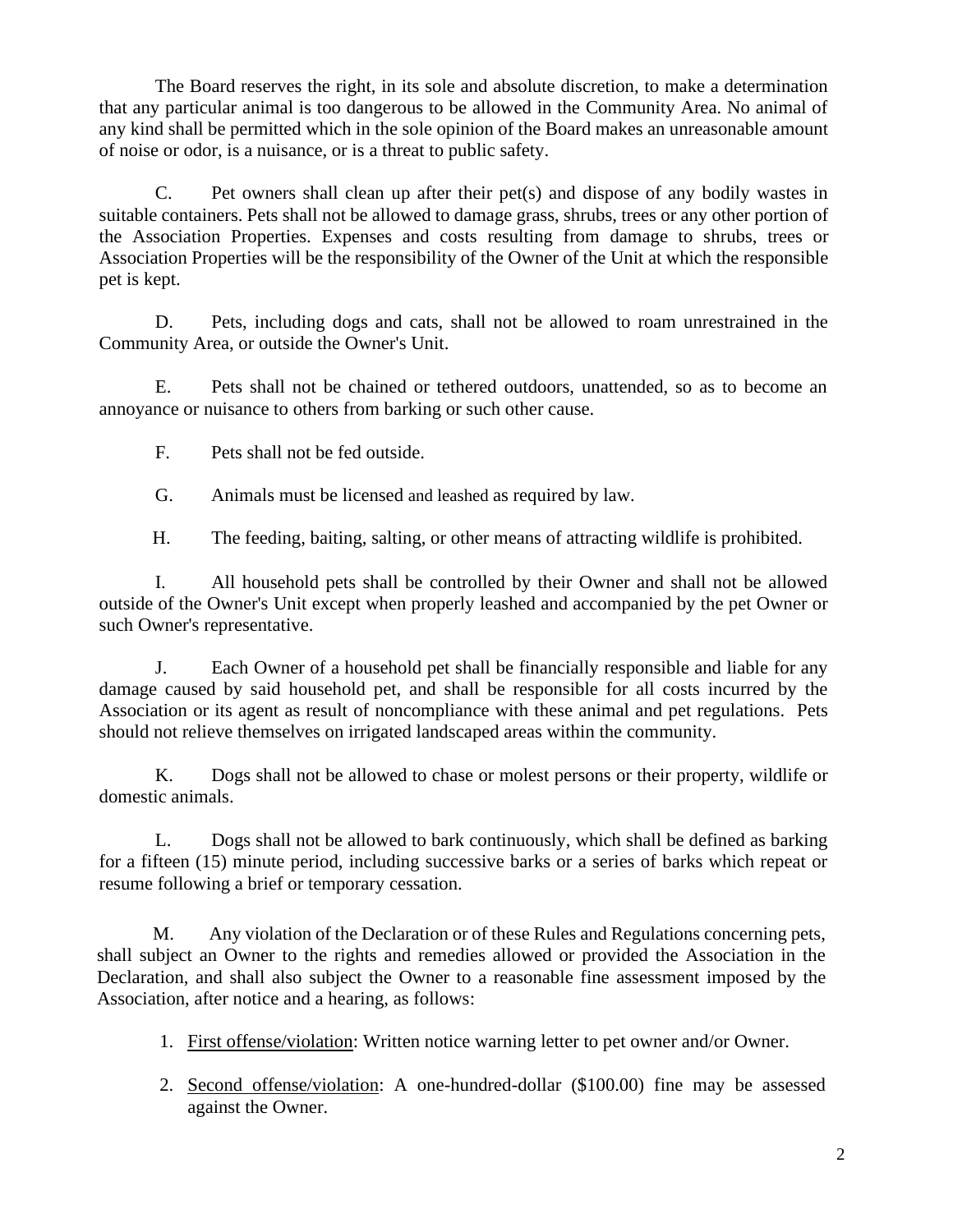- 3. Third offense/violation: A two-hundred-dollar (\$200.00) fine may be assessed against the Owner.
- 4. Fourth offense/violation and each subsequent offense/violation: A five-hundred-dollar (\$500.00) fine may be assessed against the Owner.
- 5. Fifth or continuing offense/violation: The Association may take action to have the pet removed from the Community Area by mandatory injunction or otherwise.

### III. **MOTOR VEHICLES/PARKING.**

A. Vehicle Repairs. No maintenance, servicing, repair, mechanical work, body work, engine work, dismantling or repainting of any type of vehicle, boat, machine or device may be carried within the community. Car washing is not allowed in the community. In the event of violation hereof, in addition to the rights and remedies available under the Declaration, a reasonable fine may be assessed, after notice and hearing, as follows:

- 1. First offense/violation: Written notice/warning letter to the Owner and/or vehicle owner.
- 2. Second offense/violation: A one-hundred-dollar (\$100.000 fine may be assessed against the Owner and/or vehicle owner.
- 3. Third offense/violation: A two-hundred-dollar (\$200.00) fine may be assessed against the Owner and/or vehicle owner.
- 4. Fourth offense/violation: A five-hundred-dollar (\$500.00) fine may be assessed against the Owner and/or vehicle owner.

B. Trailers, Campers and Junk Vehicles. No boat, camper (on or off supporting vehicles), trailer, tractor, truck, industrial or commercial vehicle (both cabs or trailers), towed trailer unit, motorcycle, disabled, junk, or abandoned vehicles, motor home, camper, recreational vehicle, or any other vehicle, the primary purpose of which is recreational, sporting or commercial use, shall be parked or stored in, on, or about any Unit or street within the Community Area. For the purposes of this covenant, a 3/4-ton or smaller vehicle commonly known as a pickup truck shall not be deemed a commercial vehicle or truck.

C. Inoperative, Unused or Abandoned Vehicles. No inoperative, unused or abandoned vehicle shall be stored, parked, maintained or kept upon any part of the Community Area, including any street, or way of access within the Community Area. "Inoperative, abandoned or unused vehicle" shall mean any automobile, truck, motorcycle, motorbike, boat, trailer, camper, house trailer, or similar vehicle which has not been driven under its own propulsion or has not been moved out of the Community Area for a period of two (2) weeks or longer.

In the event that the Board shall determine that the vehicle is an abandoned or inoperable vehicle, shall be conspicuously placed upon the vehicle. If the vehicle is not then removed within forty-eight (48) hours of such notice, the Board shall have the right to remove the vehicle and the vehicle owner shall be responsible for all towing and storage charges.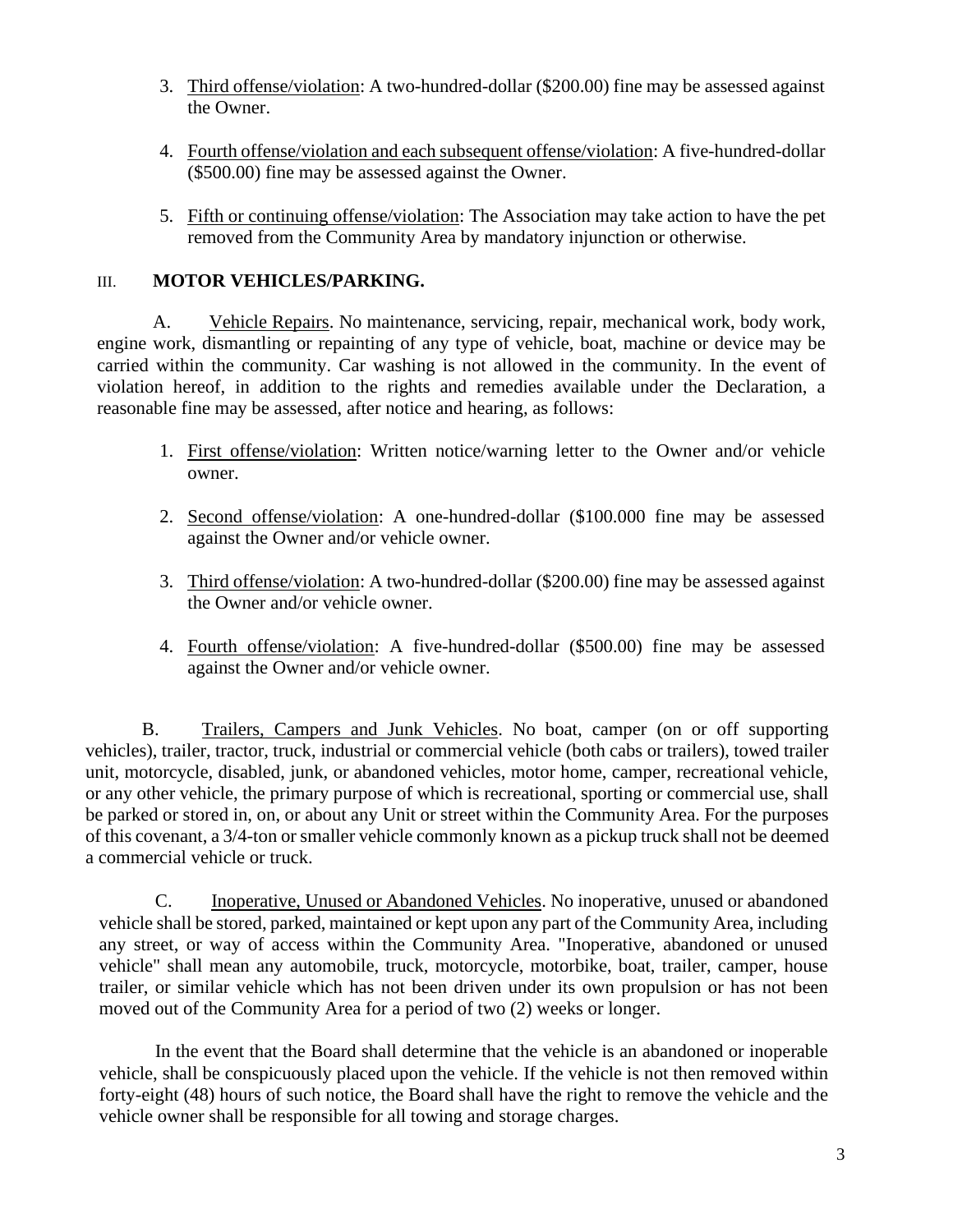D. Restrictions on Parking and Storage. At no time shall any automobile, recreational vehicle or accessory vehicle be parked on, beside or along the roadways in the Community Area. This restriction, however, shall not restrict trucks or other commercial vehicles within the Community Area, which are necessary for construction or for the maintenance of the Association Properties or Units. Storage of items including fuel is not allowed in the anteroom space in the lower stairwell of each building; bicycles only are allowed to be stored at the anteroom area at designated bicycle racks. Other recreational vehicles may not be stored in the anteroom space or outside of a Unit. The provisions of this section shall be subject to, and may be modified and/or supplemented by, the Association.

E. E. Motor Vehicle Fines. In the event of any violation of the Declaration or those Rules concerning motor vehicles and parking, then in addition to all rights and remedies provided by the Declaration, a reasonable fine assessment may be imposed, after notice and hearing, as follows:

- 1. First offense/violation: Written notice of intent to tow may be given to the Owner/vehicle owner or posted on subject vehicle. If the vehicle in violation is not removed within forty-eight (48) hours after notice of intent to tow, the Association shall be entitled to tow the subject vehicle and the Owner and vehicle owner (if different) shall be jointly and severally liable for all expenses, costs and fees incurred in such towing and/or storage.
- 2. Second offense/violation: A one-hundred-dollar (\$100.00) fine may be assessed against the Owner. Additionally if the vehicle in violation is not removed within fortyeight (48) hours after notice of intent to tow, the Association shall be entitled to tow the subject vehicle and the Owner and vehicle owner (if different) shall be jointly and severally liable for all expenses, costs and fees incurred in such towing and/or storage.
- 3. Third offense/violation: A two-hundred-dollar (\$200.00) fine may be assessed against the Owner. Additionally if the vehicle in violation is not removed within forty-eight (48) hours after notice of intent to tow, the Association shall be entitled to tow the subject vehicle and the Owner and vehicle owner (if different) shall be jointly and severally liable for all expenses, costs and fees incurred in such towing and/or storage.
- 4. Fourth and Subsequent offense/violation: A five-hundred-dollar (\$500.00) fine may be assessed against the Owner. Additionally if the vehicle in violation is not removed within forty-eight (48) hours after notice of intent to tow, the Association shall be entitled to tow the subject vehicle and the Owner and vehicle owner (if different) shall be jointly and severally liable for all expenses, costs and fees incurred in such towing and/or storage.

### IV. **WATERING RESTRICTIONS.**

Water and watering of landscaping shall be in the sole and absolute control of the Association. No connection to the irrigation system is allowed. Any resident tampering with the watering or irrigation of the community shall be subject to a reasonable fine assessment imposed by the Association, after notice and a hearing, as follows: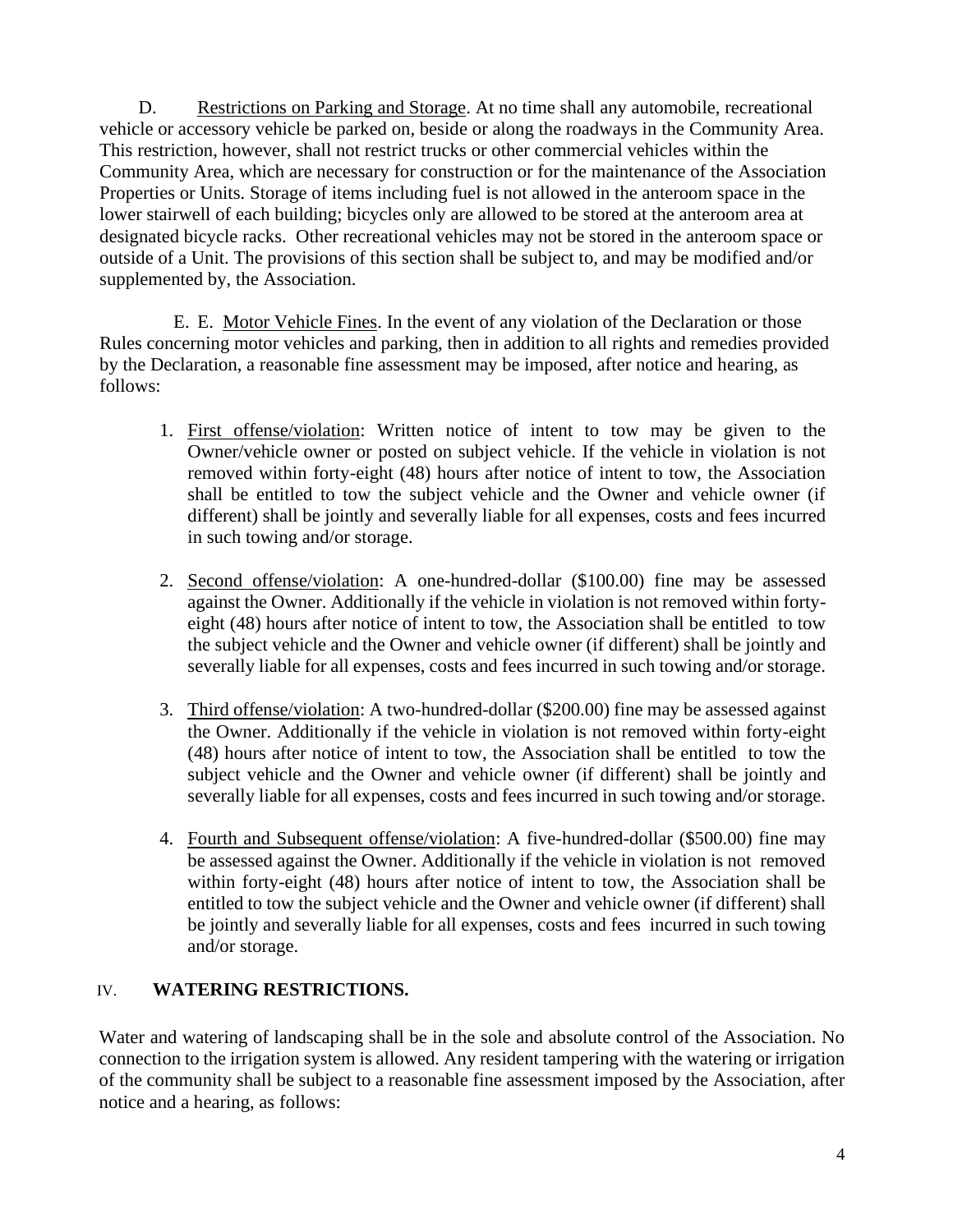- 1. First offense/violation: Written notice warning letter to Owner.
- 2. Second offense/violation: A one-hundred-dollar (\$100.00) fine may be assessed against the Owner.
- 3. Third offense/violation: A two-hundred-dollar (\$200.00) fine may be assessed against the Owner.
- 4. Fourth offense/violation and each subsequent offense/violation: A fivehundred-dollar (\$500.00) fine may be assessed against the Owner.

## V. **OTHER RESTRICTIONS.**

### A. Nuisance.

- a. No noxious, offensive, dangerous or unsafe activity shall be carried on, on any Unit or the Association Properties; nor shall anything be done therein, either willfully or negligently, which may he or become an annoyance or nuisance to the other Owners or occupants or which may interfere with their peaceful enjoyment of their own Unit.
- b. No Owner shall make or permit any disturbing noises or nuisance activities or do or permit anything to be done that will interfere with the rights, peaceful enjoyment and comforts of convenience of other Owners or occupants.
- c. No Owner or occupant shall play, or suffer to be played, any musical instrument or operate, or suffer to be operated, an engine, device, phonograph, television set or radio at high volume or in any other manner that shall cause unreasonable disturbances to other Owners or occupants.
- d. No Owner or occupant shall grow, smoke, or process marijuana anywhere in the Association area that shall cause unreasonable disturbances to other Owners or occupants.

B. Compliance with Laws. No unlawful use may be made of any portion of the Community Area. Owners shall comply with and conform to all applicable laws and regulations of the United States and of the State of Colorado, and with all local ordinances, rules and regulations. The violating Owner shall hold the Association and other Owners harmless from all fines, penalties, costs and prosecutions for any violation or noncompliance.

C. No Temporary Structures. No tent, shack, temporary structure, or temporary building shall be placed upon any property within the Community Area.

D. Restrictions on Signs and Advertising. No sign, poster, billboard, advertising device, or display of any kind shall be erected or maintained anywhere within the Community Area so as to be evident to public view, except: (a) the display of the American flag, a service flag, or political signs as allowed and provided for in C.R.S. § 38-33.3-106.5(1)(a)-(c), as the same may be amended from time to time; (b) signs as may be approved in advance in writing by the Design Review Committee; or (c) signs, posters, billboards or any other type of advertising device or display erected by Declarant incidental to the development, construction, promotion, marketing or sales of Units within the Community Area. A sign advertising a Unit for sale or for

lease may be placed on a Unit; provided, however, that standards relating to dimensions, color, style, and location of such sign shall be determined from time to time by the Design Review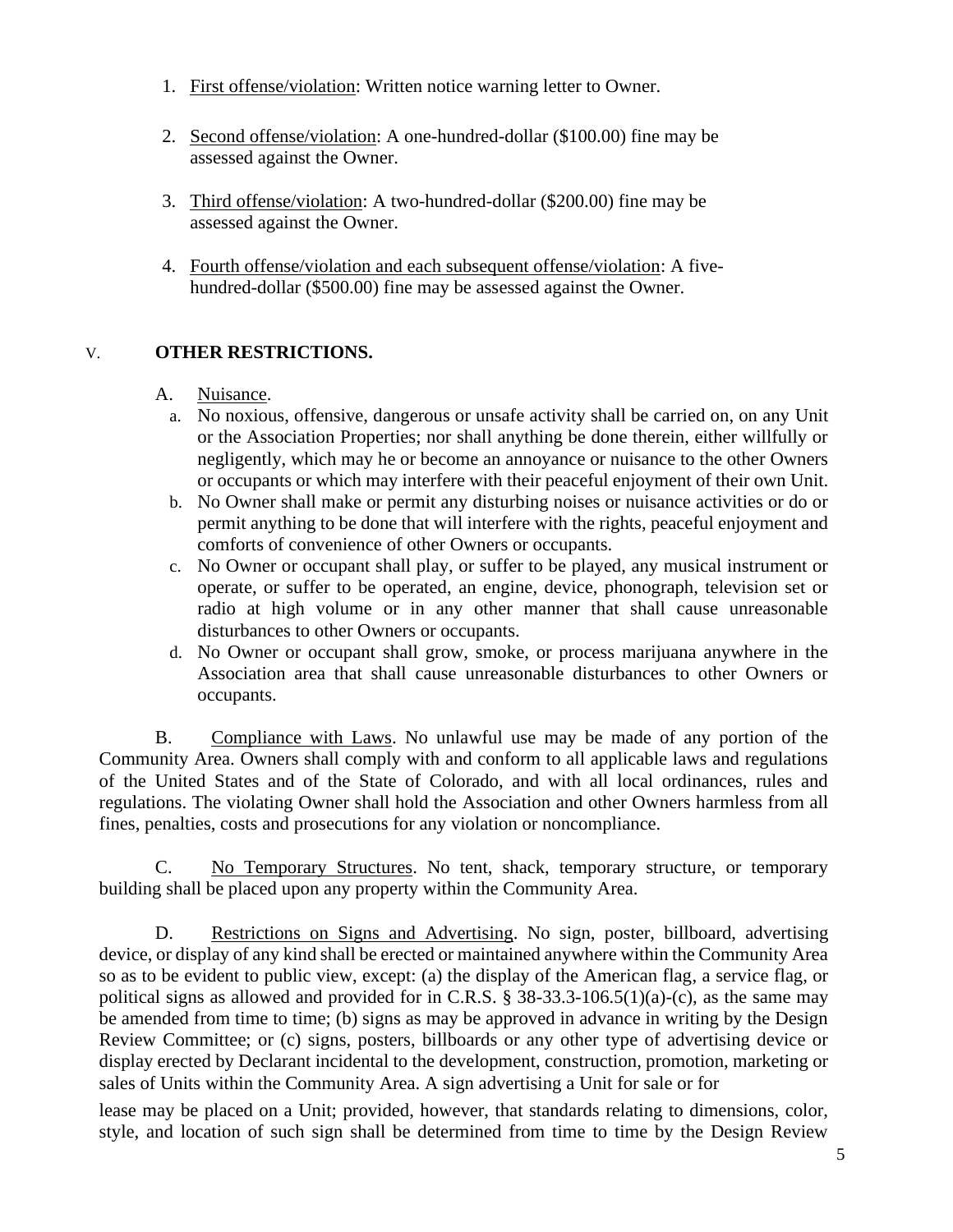### Committee.

E. Storage. No building materials shall be stored on any Unit. Decks may not be used as storage for cardboard boxes, trash, or unsightly construction or landscaping materials.

F. Barbeque Grills, Torches, Firepits and Open-Flame Appliances. Cooking flame appliances that are contained and covered with a lid such as gas or electric barbeque grills are restricted to a six-foot distance from any building and must be utilized on top of a concrete or gravel pad. Cooking appliances are not allowed on Unit decks. Tiki torches, firepits, smokers or open flame appliances are not allowed in the community for fire safety measures.

G. Window treatments such as blinds, curtains or screens are the only allowed décor on windows; newspaper, paper or plywood coverings are not allowed.

H. Window Air Conditioners must be professionally installed in designated areas of each unit; window Air Conditioner units are not allowed.

I. Exterior Storage Closet assigned to each unit may be used as storage only and may not be occupied or treated as a sleeping or living space at any time.

J. Other Restrictions Fines. Any violation of the Declaration or of these Rules and Regulations concerning these Other Restrictions, shall subject an Owner to the rights and remedies allowed or provided the Association in the Declaration, and shall also subject the Owner to a reasonable fine assessment imposed by the Association, after notice and a hearing, as follows:

- 1. First offense/violation: Written notice warning letter to Owner.
- 2. Second offense/violation: A one-hundred-dollar (\$100.00) fine may be assessed against the Owner.
- 3. Third offense/violation: A two-hundred-dollar (\$200.00) fine may be assessed against the Owner.
- 4. Fourth offense/violation and each subsequent offense/violation: A fivehundred-dollar (\$500.00) fine may be assessed against the Owner.
- K. Owner's Right to Lease Unit/Unit. All Owners shall have the right to lease such Owner's Unit provided that: (a) all Leases shall be in writing; (b) all Leases shall be for an entire Unit with a completed residence thereon; (c) all Leases shall provide that the terms of the Lease and the lessee's occupancy of the Unit shall be subject to this Declaration, the Rules and Regulations and that any failure by the lessee to comply with any of the aforesaid documents in any respect shall be a default under such Lease; and (d) such Owner shall notify the Association immediately upon the leasing of such Unit and register with the Association both the name(s) of the tenant(s) and new mailing information for notices to be sent by the Association directly to such Owner. A lease may not be made for a portion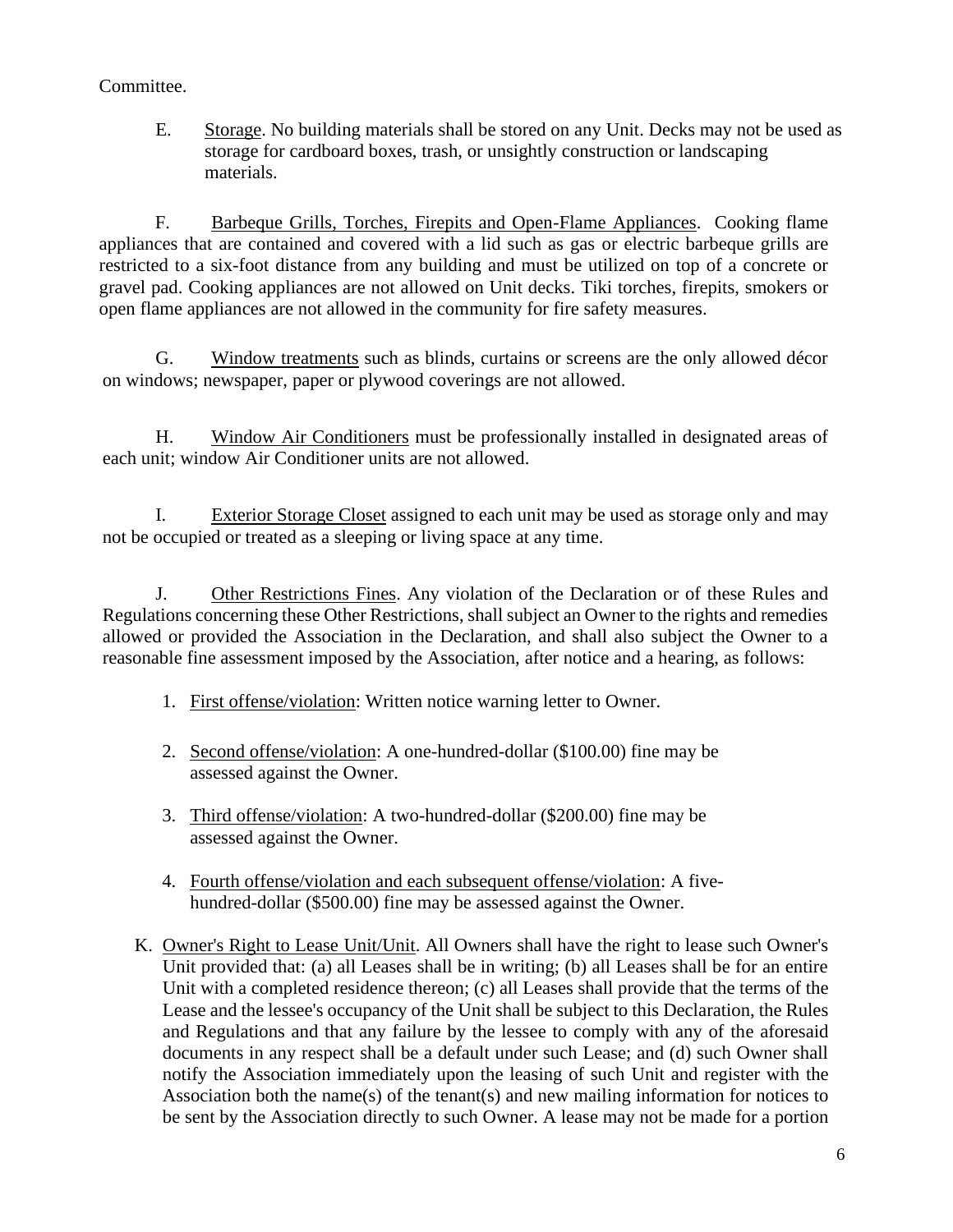of the Unit; Units may not sublet to multiple families. Any Lease by owner must be a period of at least six months; short term rentals are prohibited.

### VI. **COLLECTION PROCEDURES.**

The Association has adopted the following procedures and policies for the collection of assessments and other charges of the Association.

Due Dates. The annual assessment as determined by the Association and as allowed for in the Declaration shall be due and payable in four  $(4)$  installments due on the first  $(1<sub>st</sub>)$  day of the month following the close of the calendar quarter. It is the policy of the Association to bill for each installment of the annual assessment in advance, however, the Owner's obligation to pay assessments or other charges of the Association is not conditioned upon receipt of an invoice. All other assessments shall be paid in such manner and on such date as the Board may establish as provided in the Declaration. Assessments or other fines or charges not paid to the Association by the tenth  $(10<sub>th</sub>)$  day of the month in which it is due shall be considered past due and delinquent.

A. Receipt Date. The Association shall post payments on the day that the payment is received in the Association's offices.

B. Late Charges, Interest, and Other Charges on Delinquent Installments. The Association shall impose a twenty dollar (\$20.00) late charge on the outstanding or past due balance then due the Association. An additional twenty dollar (\$20.00) late charge may accrue during each and every subsequent ten (10) day period that the assessment remains unpaid. Interest may be charged on all unpaid assessments (computed from the date the delinquency first occurs), late charges, and all other Association charges at a rate of 18% per annum at the discretion of the Board of Directors. In addition to late charges and interest, the following charges may also be imposed and charged to each Owner:

| <b>Return Check Charge</b> | $$50.00*$                                       |
|----------------------------|-------------------------------------------------|
| Filing of Lien Charge      | \$150.00                                        |
| Release of Lien Charge     | \$150.00                                        |
| <b>Collection Costs</b>    | <b>Reasonable Attorney Fees and Court Costs</b> |
| <b>Other Charges</b>       | As incurred and deemed appropriate by the       |
|                            | Board                                           |

\*If two or more of an Owner's checks are returned unpaid by the bank within any (fiscal) year, the Association may require that all of the Owner's future payments, for a period of one (1) year, be made by certified check or money order.

C. Notice of Delinquency.

1. First Notice. After a monthly installment of the annual assessment or any other assessment or charge due the Association, becomes thirty (30) days past due and before the Association turns over any delinquent account of an Owner to a collection agency or refers it to an attorney for legal action, the Association shall send, via U.S. certified mail, return receipt requested, to the last registered address of the Owner as contained in the Association's records, a written notice ("First Notice") of nonpayment to the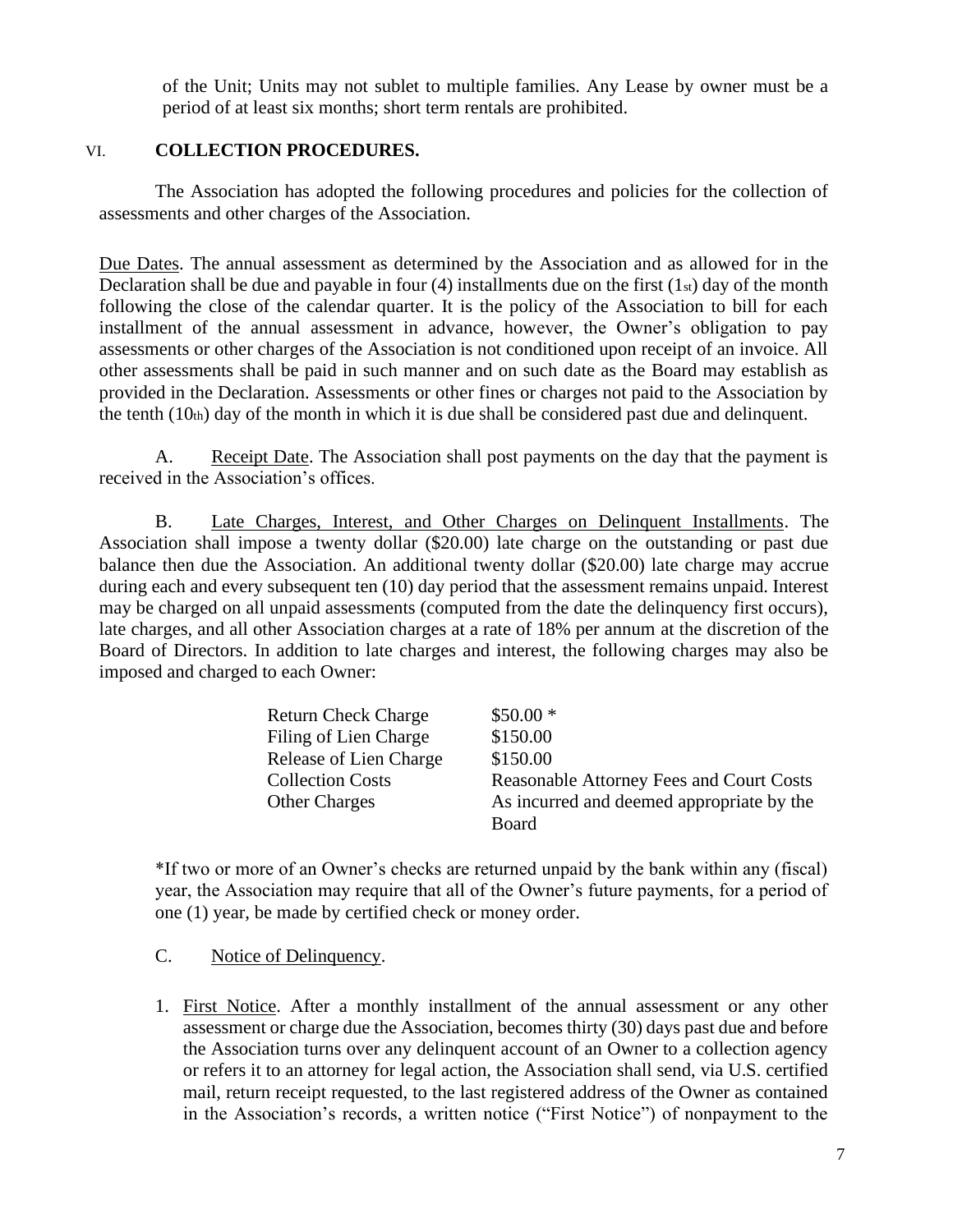Owner containing the following information:

- (i) The total amount due, with an accounting of how the total was determined;
- (ii) Whether the Owner may enter into a payment plan with the Association, as provided herein, and instructions for contacting the Association within thirty (30) days of the date of the notice to enter into such payment plan;
- (iii) The name and contact information of the individual that the Owner may contact to request a copy of the Owner's ledger in order to verify the amount of the debt; and
- (iv) A statement that action is required to cure the delinquency and that failure to do so within thirty days may result in the Owner's delinquent account being turned over to a collection agency, a lawsuit being filed against the Owner, the filing and foreclosure of a lien against the Owner's property, or other remedies available under Colorado law.
- 2. Second Notice. In the event an Owner fails to cure the delinquency or negotiate a payment plan within thirty days of the date on the First Notice, the Association shall send, via U.S. certified mail, return receipt requested, to the last registered address of the Owner as contained in the Association's records, a second written notice ("Second Notice") of nonpayment to the Owner containing the following information:
	- (i) The original due date of the assessment;
	- (ii) A statement of the total assessment now past due, including late charges, interest and any other charges;
	- (iii) A statement that Owner failed to cure the delinquency or enter into a payment plan within the time period stated in the First Notice;
	- (iv) A statement requesting that all unpaid assessments, including late charges, interest and any other charges be paid within ten (10) calendar days of the date of the Second Notice;
	- (v) A statement that if the Owner fails to pay all outstanding assessments, including late charges, interest and any other charges within ten (10) calendar days of the date of the Second Notice, the Owner's account of unpaid assessments, late charges, interest and any other charges shall be turned over to the Association's attorneys, staff, and other consultants as needed, for collection. The Association shall also be entitled to pursue all additional remedies at law or in equity; and
	- (vi) A statement that the Owner shall be responsible for all collection costs incurred by the Association.

D. Payment Plan. Except as otherwise provided herein, the Association shall negotiate a payment plan with any Owner who is delinquent in paying assessments. The payment plan shall allow the Owner to pay off the deficiency in equal installments over a period of six months and shall include late charges, interest and other charges as set forth herein, unless otherwise waived by the Board or its designee, in its sole discretion. Payment plans to pay off a deficiency over a period greater than six months may be permitted, in the sole discretion of the Board or its designee. The Association shall not be prohibited from pursuing legal action against an Owner if the Owner fails to comply with the terms of his or her payment plan. An Owner's failure to remit payment of an agreed-upon installment, or to remain current with any assessments as such assessments become due during the six-month period, or such other repayment period as authorized herein, constitutes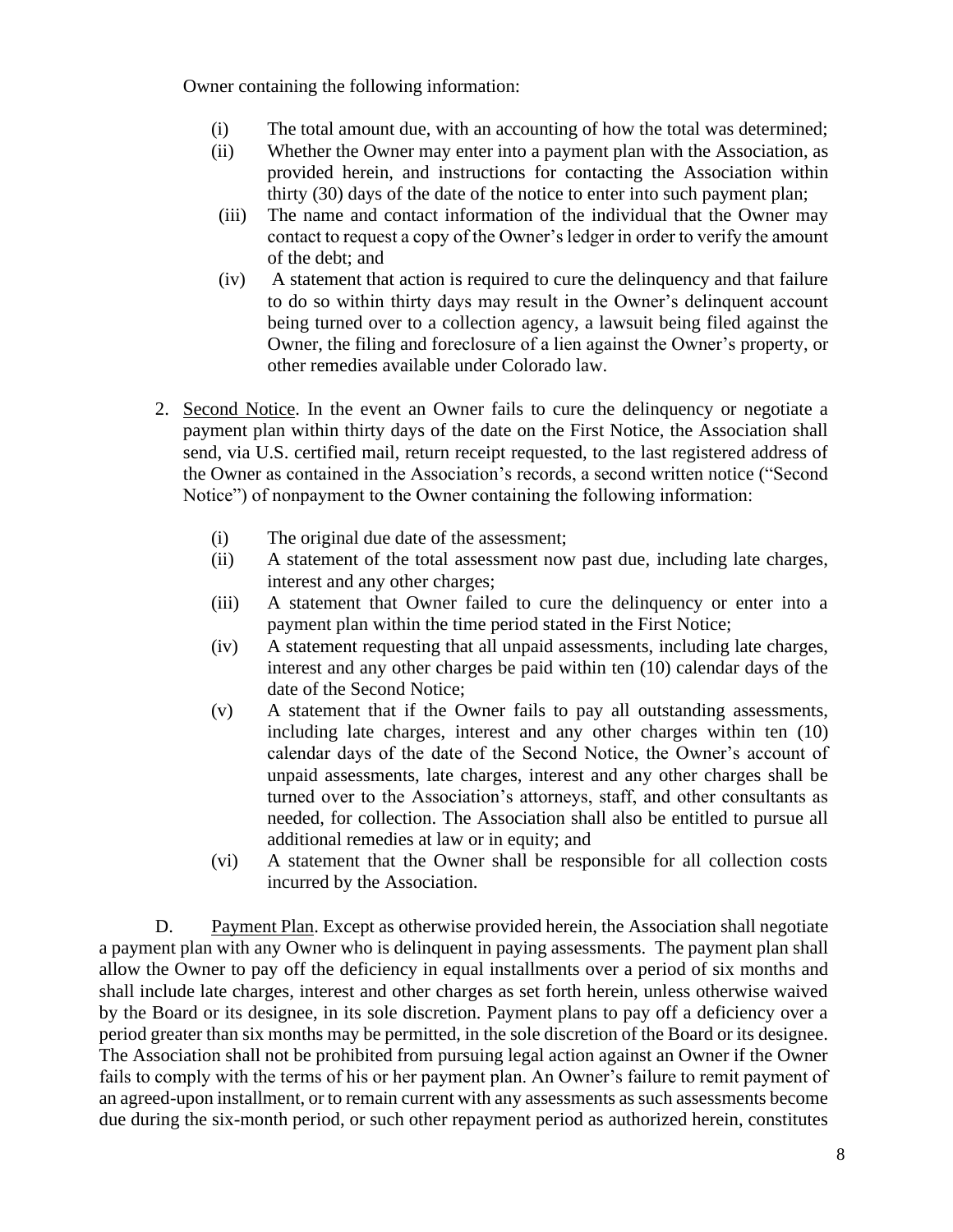a failure to comply with the terms of his or her payment plan. The Association is not obligated to negotiate a payment plan with an Owner who does not occupy the Unit and has acquired the Unit as a result of a default of security interest encumbering the Unit; or due to the foreclosure of the Association's lien. In addition, the Association is not obligated to negotiate a payment plan with an Owner who has previously entered into a payment plan with the Association.

E. Application of Payments Made to the Association. The Association reserves the right to apply any and all payments received on account of any Owner, to payment of any and all legal fees and costs (including attorney's fees), expenses of enforcement and collection, late fees, return check charges, lien fees and interest owing or incurred with respect to such Owner pursuant to the Declaration, Bylaws and Rules of the Association prior to application of the payment to the assessments due or to become due with respect to such Owner.

F. Collection by Association. If an Owner fails to pay all outstanding assessments, including late charges, interest and any other charges within ten (10) calendar days of the date of the Second Notice, the Board may commence a collection action through all legally available channels as provided below:

- 1. Lien. As set forth in Section 38-33.3-316(1), C.R.S., the Association has a statutory lien on a Unit for any assessment levied against that Unit. The amount of the lien shall include the assessment, charges, late charges, attorney fees, fines, and interest charged from the time such items become due. The recording of the Declaration constitutes record notice and perfection of the lien. No further recordation of any claim of lien for Assessments is required, however, the Association may file a Notice of Lien against the property of any delinquent Owner in accordance with the terms and provisions of the Declaration, Articles, Bylaws and the Act, as any of the foregoing may be amended from time to time.
- 2. Foreclosure. The Association's lien may be foreclosed in like manner as a mortgage on real estate; except that the Association may only foreclose on the lien if:
	- (i) The balance of the assessments and charges secured by its lien equals or exceeds six months of common expense assessments for the Owner based on a periodic budget adopted by the Association; and
	- (ii) The Association's Board has formally resolved, by a recorded vote, to authorize the filing of a legal action against the specific Unit on an individual basis. The Board shall not delegate its duty to act under this subparagraph (II) to any attorney, insurer, manager, or other person, and any legal action filed without evidence of the recorded vote authorizing the action shall be dismissed.
- 3. Other Remedies. Upon direction from the Board, following any assessment and/or other charges due to the Association becoming more than three hundred thirty (330) days delinquent, the Association may file a summons and complaint in a court of competent jurisdiction for a money judgment. If a judgment or decree is obtained such judgment or decree shall include reasonable attorney fees together with the cost of the action and all unpaid assessments, charges (including filing and releasing of lien charges) and interest as provided herein.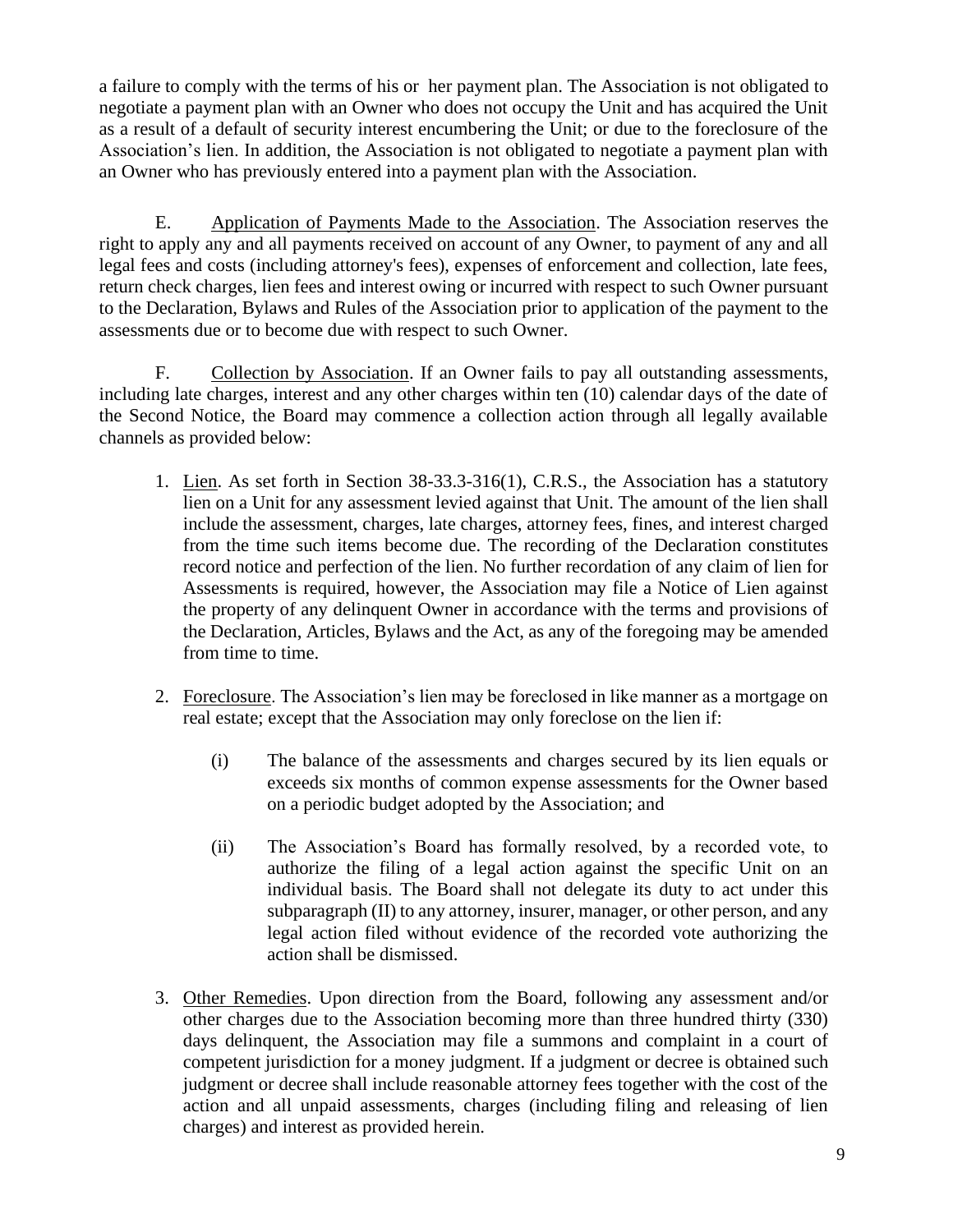- 4.
- 4. Attorney Fees on Delinquent Accounts. As an additional expense permitted under the Declaration and by Colorado law, the Association shall be entitled to recover its reasonable attorney fees and collection costs incurred in the collection of assessments and other charges due to the Association from a delinquent Owner. The reasonable attorney fees incurred by the Association shall be due and payable immediately when incurred.
- 5. Appointment of a Receiver. In any action by the Association to collect assessments or to foreclose a lien for unpaid assessments, the Association may seek the appointment of a receiver of the Owner to collect all sums alleged to be due from the Owner prior to or during the pending of the action. The court may order the receiver to pay any sums held by the receiver to the Association during the pending of the action to the extent of the Association's common expense assessments.
- 6. Waivers. The Association is hereby authorized to extend the time for the filing of lawsuits and any other enforcement action authorized herein or by Colorado law, as the Association shall determine appropriate under the circumstances.

G. Certificate of Status of Assessment. The Association shall furnish to an Owner or such Owner's designee or to a holder of security interest or its designee upon written request, delivered personally or by certified mail, fist-class postage prepaid, return receipt, to the Association's registered agent, a written statement setting forth the amount of unpaid assessments currently levied against such Owner's Unit. The statement shall be furnished within fourteen (14) calendar days following the Association's receipt of the request.

H. Ongoing Evaluation. Nothing in this procedure shall require the Association to take specific actions other than to notify Owners of the adoption of these procedures. The Association has the option and right to continue to evaluate each delinquency on a case-by-case basis.

I. Remedies Cumulative. Each remedy provided under these Rules is cumulative and not exclusive.

### VII. **POLICIES AND PROCEDURES FOR ENFORCEMENT OF THE DECLARATION, BY-LAWS AND RULES.**

A. Association's Enforcement Rights. In the event of an alleged violation by an Owner of the Declaration, the Bylaws or these Rules and Regulations, the Board of Directors shall have the right, after Notice and Hearing as hereinafter provided, and upon an affirmative vote of a majority of the Directors on the Board, to take anyone or more of the actions provided herein or as provided in the Declaration. The policies and procedures governing the Notice and Hearing regarding such violations are as set forth herein (the "Policies and Procedures").

Written Complaint. A hearing to determine whether enforcement action under the Declaration or these Rules should be taken shall be initiated by the filing of a "Written Complaint" by any Member or by any officer or member of the Board of Directors or the Design Review Committee with the President of the Association or other presiding member of the Board.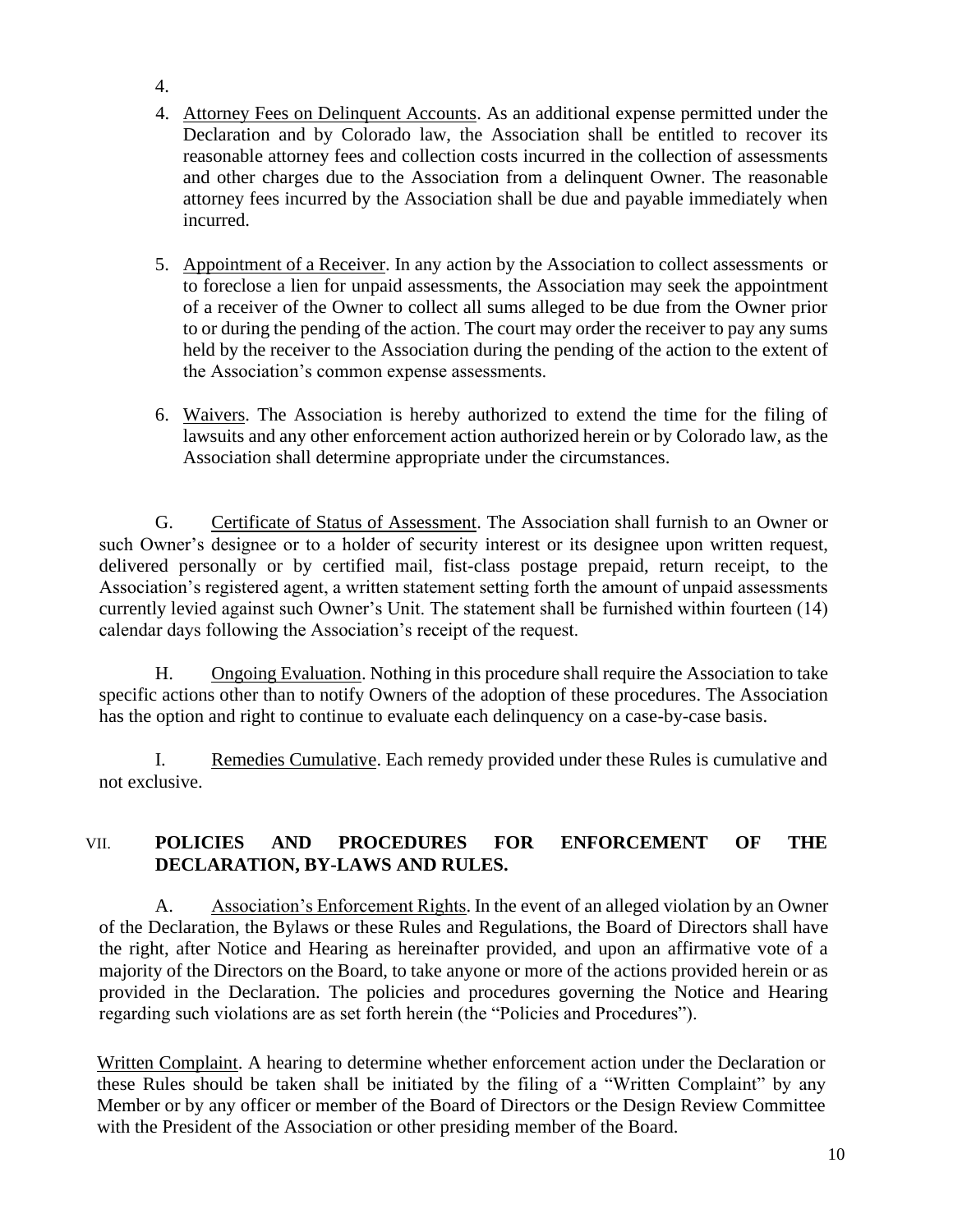B. Notice of Violation. A "Notice of Violation" of any provisions of the Declaration, Bylaws or Rules shall be provided to the applicable Owner as soon as reasonably practicable following the filing of a Written Complaint of such violation with the Board. The Notice of Violation shall contain a written statement of charges which shall set forth in ordinary and concise language the acts or omissions with which the Owner is charged and a reference to the specific provisions of the Declaration, the Bylaws or these Rules and Regulations which the Owner is alleged to have violated. The notice shall further state that the Board may seek to protect its rights as they are specified in the governing legal documents.

A copy of the Notice of Violation shall be delivered to the Owner in accordance with the notice provisions set forth herein, together with a statement which shall be substantially in the following form:

"Unless a written request for a hearing signed by or on behalf of the Owner is delivered or mailed to the Board of Directors within fifteen (15) days after this Notice of Violation was served upon you, the Board of Directors may proceed upon the alleged violation without a hearing, and you will have thus waived your right to a hearing. The request for a hearing may be made by delivering or mailing a written notice stating and describing the grounds and basis for challenging or denying the alleged violation as well as such other information the you may deem pertinent, to the Board of Directors at the following address:

Attn: . If you desire the names and addresses or witnesses or an opportunity to inspect any relevant writings or items on file in connection with this matter in the possession, custody or control of the Board of Directors, you may contact . A written request for such information must be made not later than ten (10) days prior to your hearing."

The Owner shall be entitled to a hearing on the merits of the matter if the Notice of Defense is timely filed with the Board of Directors.

C. Services of Notices. Service of all notices required or permitted to be given hereunder shall be made as follows:

If to an Owner: By personal delivery to the Owner; or by U.S, Mail, postage prepaid, addressed to the last registered address of the Owner as contained in the Association's records;

If to the Association: By personal delivery or U.S. Mail, postage prepaid, addressed to the Association in care of its registered agent and office, as maintained with the Colorado Secretary of State, or such other address as the parties may be advised of in writing.

Any notice personally delivered shall be deemed received on the date of delivery, and any notice mailed shall be deemed received on the second (2nd) day following the date of mailing.

D. Failure to Request a Hearing. In the event a proper and timely request for a hearing is not made as provided herein, the right to a hearing shall be deemed forever waived. If a hearing

,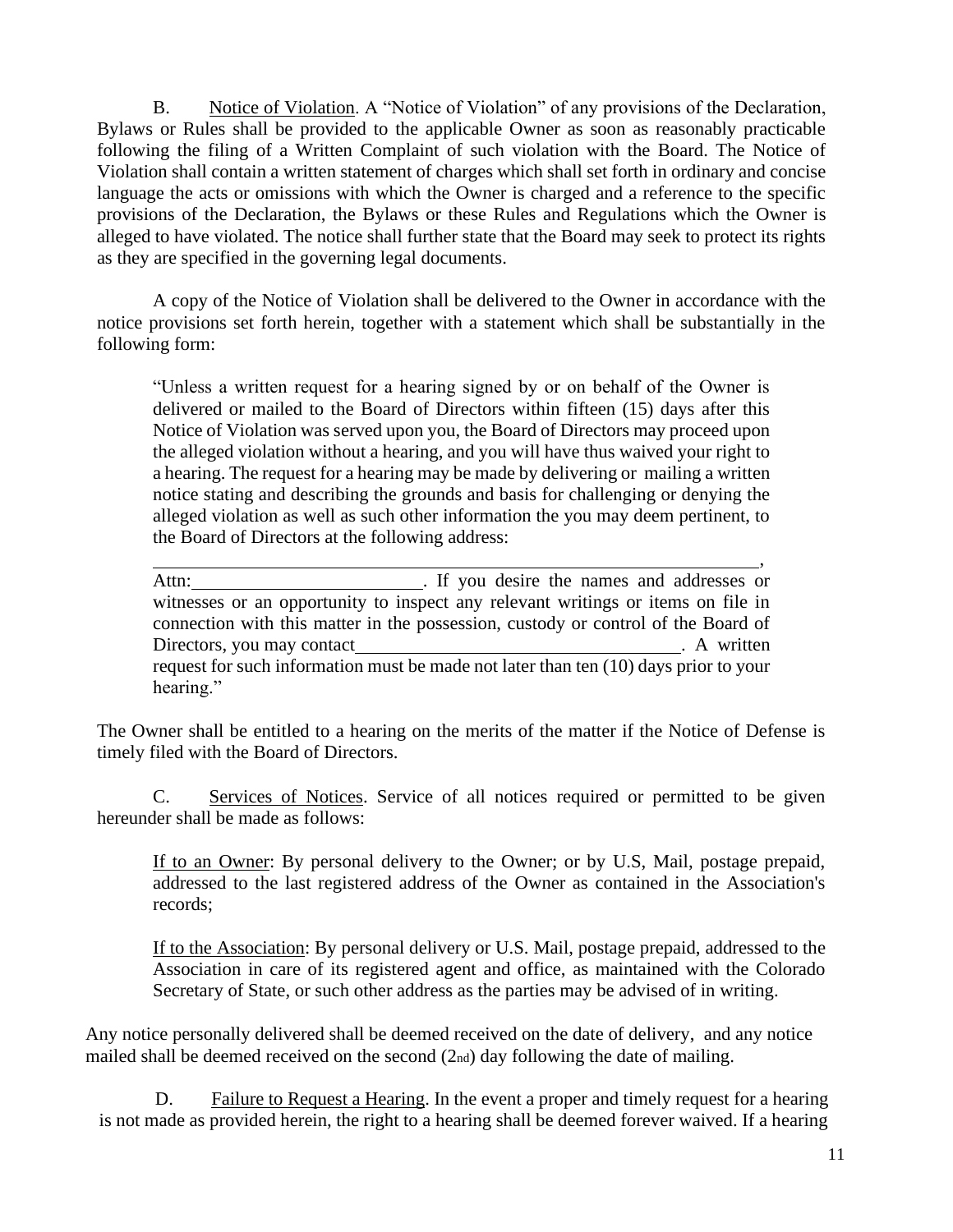is not requested within the aforementioned fifteen (15) day period, the Board shall determine if there was a violation, and if so, impose a reasonable fine, assessment, fee or charge within the guidelines contained in these Rules and the Declaration. The fine, assessment, fee or charge is due and payable immediately upon receipt of notice of the said assessment. The Association's managing agent shall give notice of said assessment to the applicable Owner as provided in these Policies and Procedures.

E. Discovery. Upon written request to the Association, not later than ten (10) days prior to the date of hearing, the Owner shall be entitled to: (a) obtain the names and addresses of witnesses, to the extent known to the Association, and (b) inspect and make copies of any statements, writings and investigative reports relative to the case contained in the Association's records. Nothing in this section shall, however, authorize the inspection or copying of any writing or other thing which is privileged from disclosure by law or otherwise made confidential or protected, such as attorney work product

F. Board to Conduct Hearing. The Board shall hear and decide cases set for hearing pursuant to these Policies and Procedures. The Board may appoint an officer or other Owner to act as the presiding officer (the "Presiding Officer") at any of the hearings.

G. Conflicts. It shall be incumbent upon each Board member to make a determination as to whether he is able to function in a disinterested and objective manner as an impartial decision maker on each hearing before the Board. Any Board member incapable of objective and disinterested consideration on any hearing before the Association shall disclose such to the President of the Association prior to the hearing on the case, if possible, or, if advance notice is not possible, then such disclosure shall be made at the hearing, and said Board member shall be disqualified from all proceedings with regard to the hearing. If disqualification of any Board member(s) results in an even number of remaining Board members eligible to hear a case, the Presiding Officer shall appoint an Association Member, in good standing, to serve as a voting member of the hearing board.

H. Notice of Hearing. The Board shall serve a "Notice of Hearing", as provided herein on all parties at least ten (10) days prior to the hearing, if such hearing is requested by the Owner. The hearing shall be held no sooner than thirty (30) days after the Notice of Violation is mailed or delivered to the Owner. The Notice of Hearing to the Owner shall be substantially in the following form but may include other information:

"You are hereby notified that a hearing will be held before the Board of The Mountain Gateway at Buckhorn Valley, Inc. at , Colorado , on the day of  $\,$ , 20, at the hour of upon the charges made in the Notice of Violation served upon you. You may be present at the hearing, may but need not be represented by counsel, may present any relevant evidence, and will be given full opportunity to cross-examine all witnesses testifying against you. You are entitled to compel the attendance of witnesses and the production of books, documents or other items by applying to the Board of Directors of the Association."

I. Hearing. Each hearing shall be held at the scheduled time, place and date, provided that the Presiding Officer may grant continuances for good cause. At the beginning of each hearing, the Presiding Officer shall explain the rules, procedures and guidelines by which the hearing shall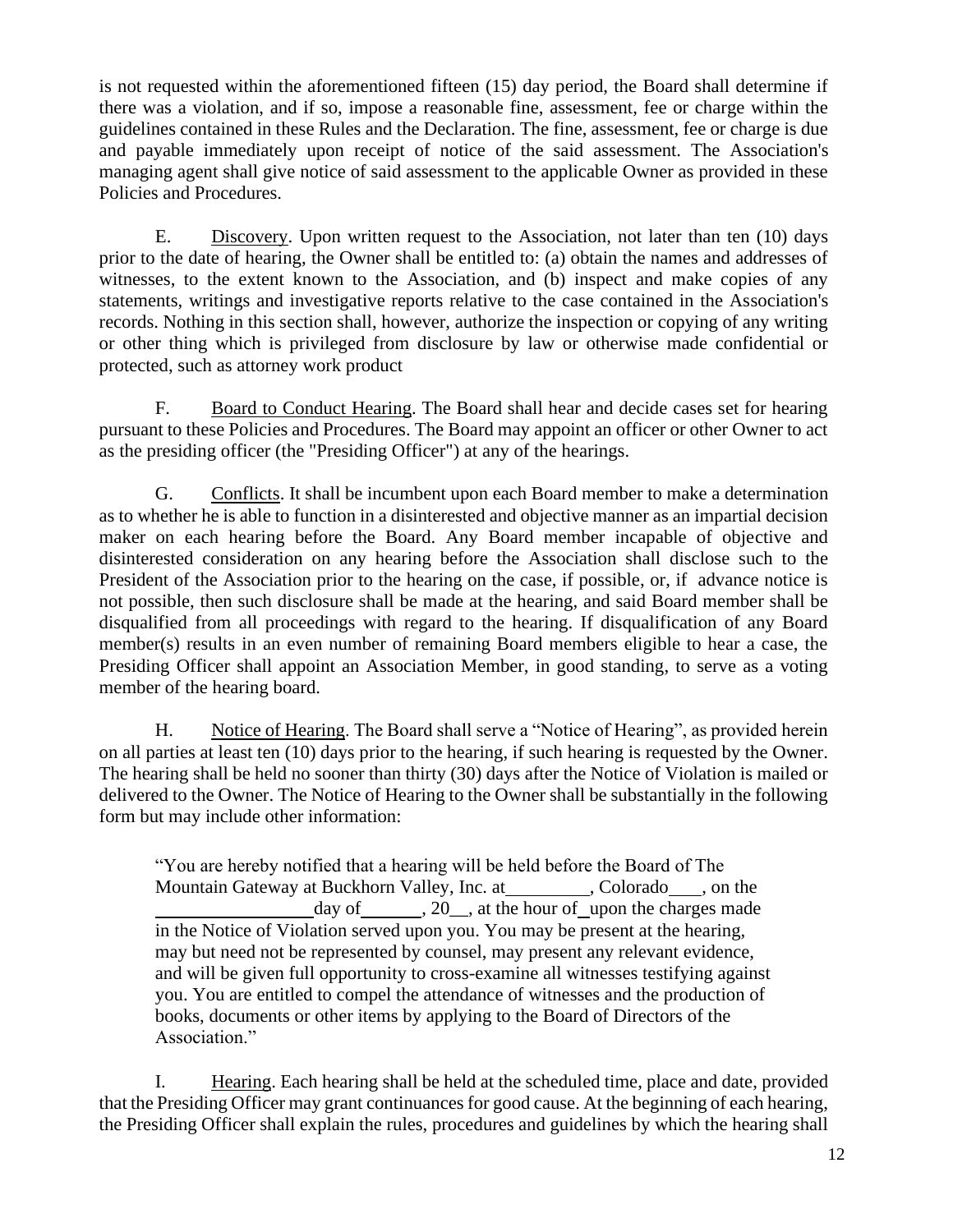be conducted and shall introduce the case before the Board by reading the Notice of Hearing. The general procedure for hearing shall consist of opening statements by each party; presentation of testimony and evidence, including cross-examination of witnesses by each party; and closing statements by each party. Notwithstanding the foregoing, the Board may exercise its discretion as to the specific manner in which a hearing shall be conducted and shall be authorized to question witnesses, review evidence and take such other reasonable action during the course of the hearing which it may deem appropriate or desirable to permit the Board to reach a just decision in the case. Rules of law regarding trials and presentation of evidence and witnesses shall be applicable to the hearing insofar as the Presiding Officer deems adherence to such rules of law to be in the interests of justice; provided that any relevant evidence should be admitted if it is the sort of evidence on which responsible persons are accustomed to rely in the course of serious affairs. Neither the complaining parties nor the Owner must be in attendance at the hearing. However, the decision of the Board at each hearing shall be based on the matters set forth in the Notice of Hearing, request for hearing and such evidence as may be presented at the hearing. Unless otherwise determined by the Board of Directors, all hearings shall be open to attendance by all Members of the Association.

J. Decision. After all testimony and other evidence have been presented to the Board at a hearing, the Board shall render its decision thereon within ten (10) days after the hearing. A decision, either a finding for or against the Owner, shall be by a majority of the Board. The Board shall issue written findings of fact and conclusions, and, if applicable, shall impose a reasonable fine, assessment, fee or charge within the guidelines contained in these Rules and the Declaration. The Board may also issue and present for recording with the Clerk and Recorder of Eagle County, Colorado, a notice of finding of violation. Upon satisfactory compliance with the Association's governing documents, the notice of finding of violations may be released by the Association issuing and recording a release of notice of findings of violations.

K. Modification, Amendments, Repeal and Re-Enactment. Notwithstanding anything to the contrary contained in these Policies and Procedures, the Association hereby reserves the right, at any time and from time to time hereafter, to modify, amend, repeal and/or re-enact these Policies and Procedures in accordance with the Declaration, Bylaws and applicable law.

### **I. MISCELLANEOUS PROVISIONS**

Enforcement and Attorney's Fees. In accordance with the Declaration, Bylaws and Rules, it is hereby declared to be the intention of the Association to enforce the provisions contained therein by any and all means available to the Association at law or in equity, and to seek recovery and reimbursement of all attorney's fees, Association expenses and costs incurred by the Association in connection therewith. The Board and its management company are empowered to enforce these Rules and Regulations. All Rules and Regulations shall be in effect at all times.

A. Modification, Amendments, Repeal and Re-Enactment. The Board shall have the right, at any time and from time to time hereafter, to modify, amend, repeal and/or re-enact these Rules and Regulations after forty five (45) days written notice to Owners.

B. Waiver. Failure by the Association, the Board or any person to enforce any provision of these Rules and Regulations shall in no event be deemed to be a waiver of the right to do so thereafter.

C. Severability. The Provisions of these Rules and Regulations shall be deemed to be